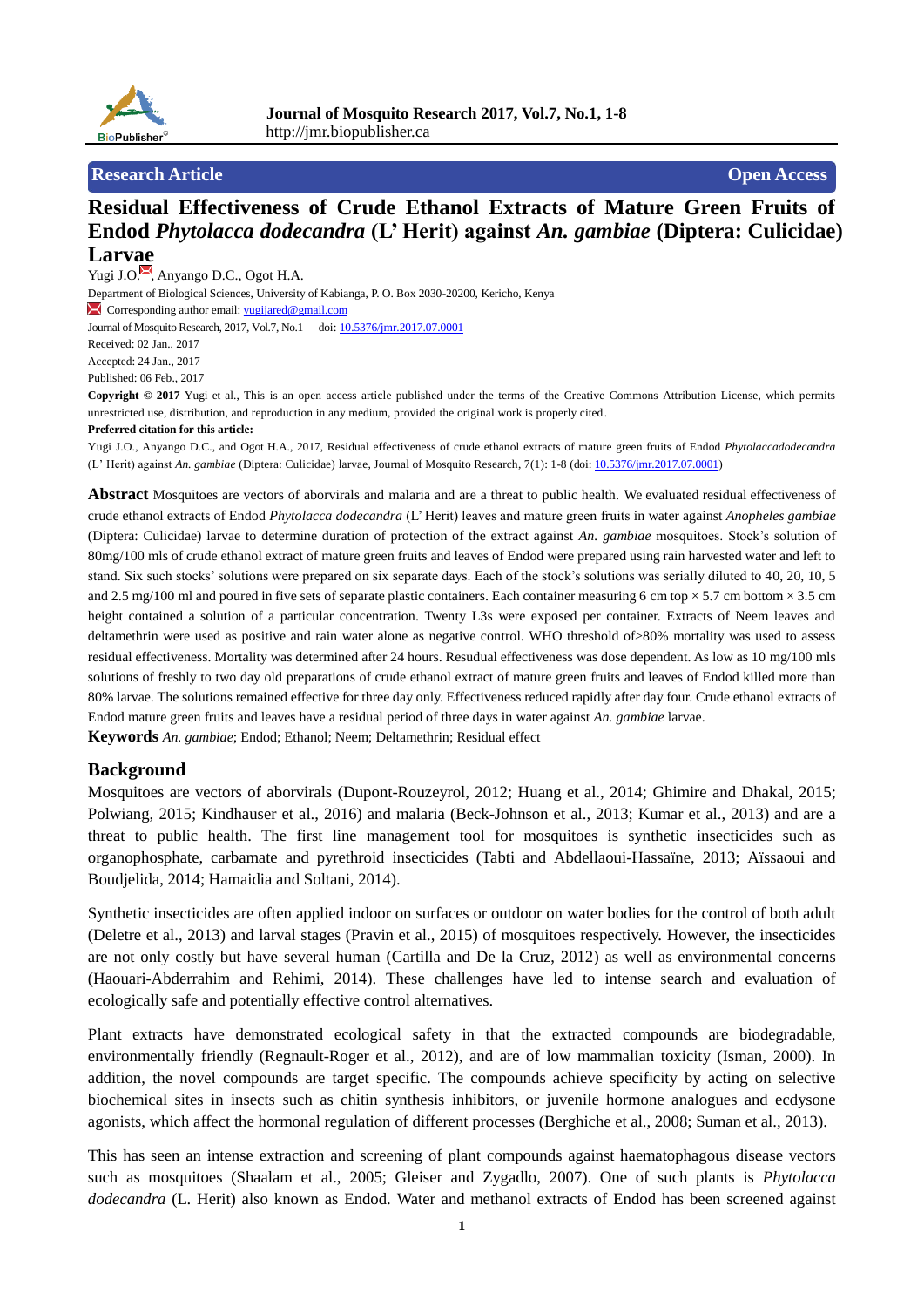

immature of *Culex quinquefasciatus* (Nurie et al., 2012) and *Anopheles gambiae* (Diptera: Culicidae) (Yugi et al., 2015a; 2015b; 2016) and found effective. However, the length of time the extracts last (residual effect) or remains effective to provide protection on any given medium is yet to be demonstrated.

Such information on duration (residual effect) of the extract in or on a medium is important as it will also inform on the periodicity of application. This is crucial for vector control, since it informs on the minimum interval between applications to maintain the sensitivity of the insecticide. According to WHO (1997; 2006), deltamethrin is recommended for indoor residual spray (IRS) at 20-25 mg a.i./ $m<sup>2</sup>$  for malaria vector control and its residual efficacy is estimated to be 3-6 months. Other insecticides have relatively shorter residual effect (pyrethroids: 4-6 months; organophosphates and carbamates: 2-6 months) (WHO, 2006).

For Endod, this information is now available courtesy of the present study and will inform on frequency of application, cost and effect on the environment. The present study seeks to inform on the residual effect (duration of effectiveness) of crude water and ethanol extract of Endod in water in the laboratory.

# **1 Results**

It was observed in general that extracts of Endod remained effective for three days killing more than 80% of exposed third larvae instars (L3s) of *An. gambiae*. Effectiveness of the solutions reduced rapidly after day 4. In particular it was found that concentrations of 10mg and higher for freshly prepared (Figure 1), 20 mg/ml and higher for day two old (Figure 2) and 40 mgs for day three old (Figure 3) solutions of ethanol extracts of Endod leaves and mature green fruits of Endod killed more than 80% of the exposed L3s respectively. Preparations of deltamethrin killed an equal number of exposed L3s while preparations of Neem leaf extracts were lower.







Figure 2 Percent mortality of *An. gambiae* L3s from two day old solutions. Error bars represents standard error of means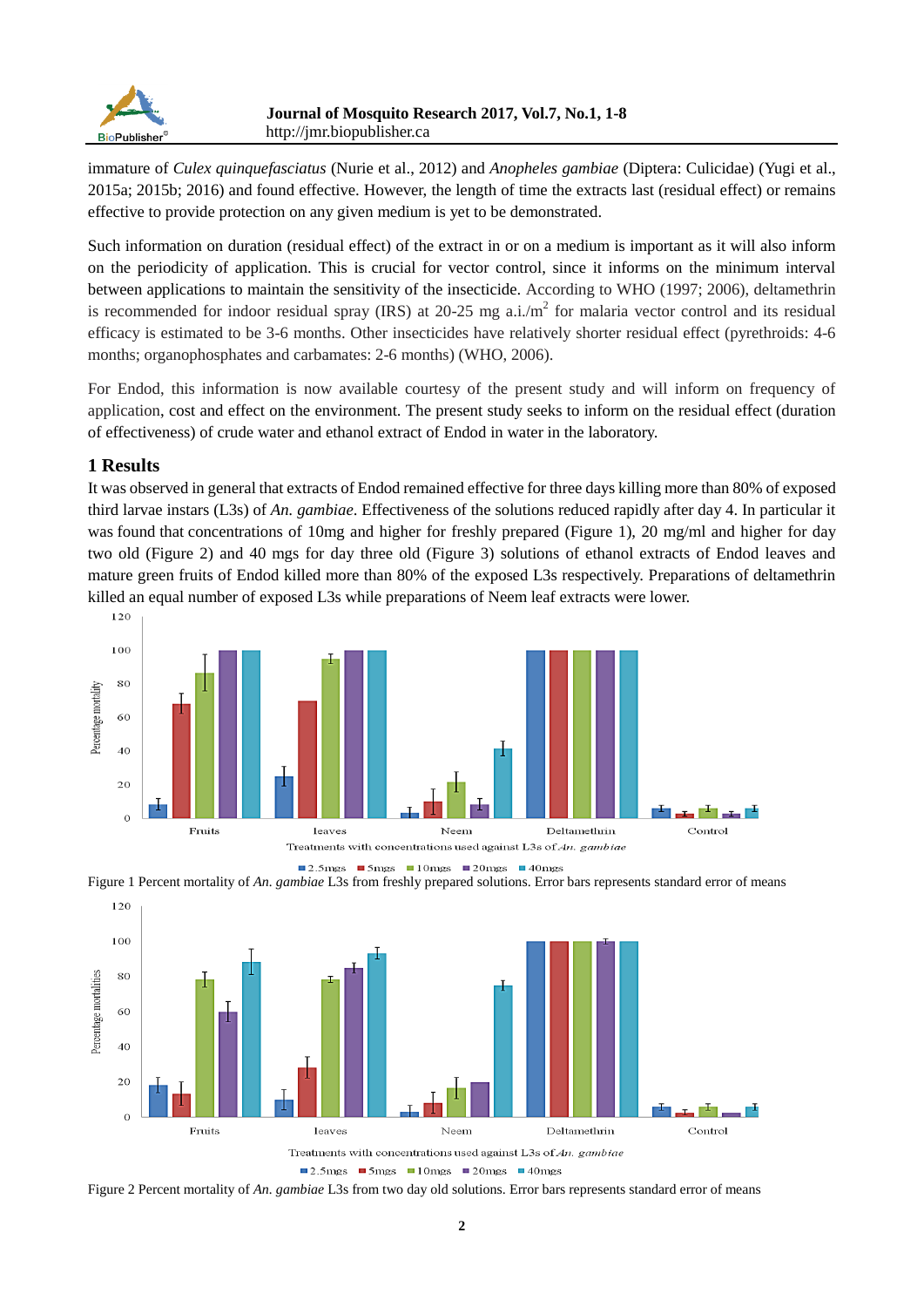

Figure 3 Percent mortality of *An. gambiae* L3s from three day old solutions. Error bars represents standard error of means

For four (Figure 4) and five (Figure 5) days old solutions, extracts of mature green fruits and leaves of Endod killed less than the WHO >80% mortality threshold and were thus adjudged ineffective as insecticides. All preparations of deltamethrin of the same age however, killed all exposed larvae. Duncan's Multiple Range test and one way analysis of variance (ANOVA) found mortality of the exposed larvae due to all concentrations of freshly and one, two, three, four and five day old solutions significantly different at  $p < 0.05$  (Table 1).



Figure 4 Percent mortality of *An. gambiae* L3s from four day old solutions. Error bars represents standard error of means



<sup>■ 2.5</sup> mgs ■ 5 mgs ■ 10 mgs ■ 20 mgs ■ 40 mgs

Figure 5 Percent mortality of *An. gambiae* L3s from five day old solutions. Error bars represents standard error of means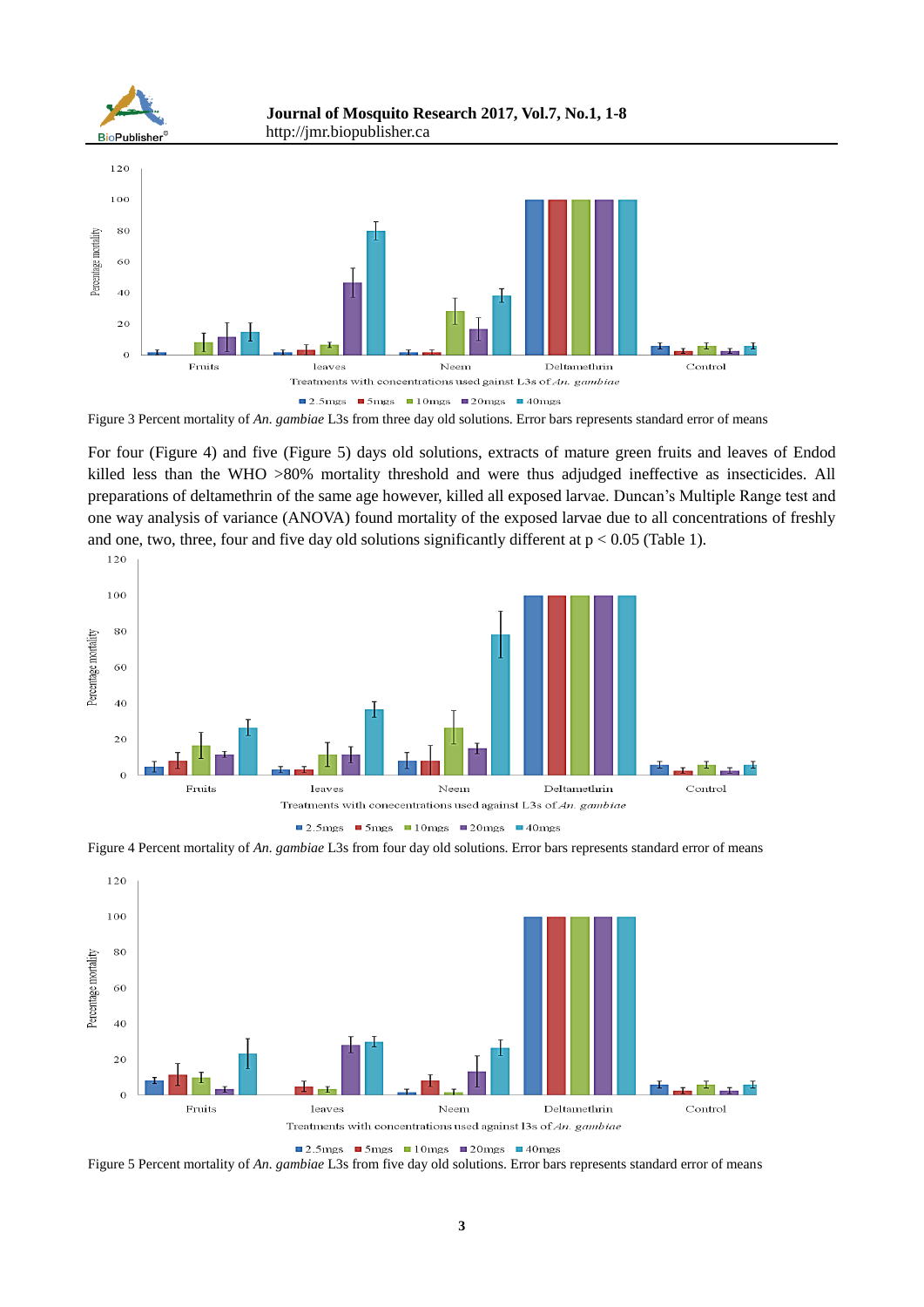

## **Journal of Mosquito Research 2017, Vol.7, No.1, 1-8**

http://jmr.biopublisher.ca

Table 1 Duncan's multiple range statistics on levels of the residual effectiveness of crude ethanol extracts from fruits and leaves of Endod in harvested rain water

| Conc.            | df | Days for which the treatments were left to stand before use against third larval instars of An. gambiae mosquitoes |        |           |                |        |        |                |         |        |                |              |        |                |        |        |
|------------------|----|--------------------------------------------------------------------------------------------------------------------|--------|-----------|----------------|--------|--------|----------------|---------|--------|----------------|--------------|--------|----------------|--------|--------|
|                  |    |                                                                                                                    |        |           |                |        |        | 3              |         |        |                |              |        |                |        |        |
|                  |    | $\mathbf{R}^2$                                                                                                     |        | P         | $\mathbf{R}^2$ | F      | P      | $\mathbf{R}^2$ | F       | P      | $\mathbf{R}^2$ | $\mathbf{F}$ | P      | $\mathbb{R}^2$ |        | P      |
| 2.5mg            | 4  | 0.982                                                                                                              | 144.87 | 0 0 0 0 1 | 0.980          | 127.58 | 0.0001 | 0.998          | 1160.33 | 0.0001 | 0.991          | 292.48       | 0.0001 | 0.998          | 1691.3 | 0.0001 |
| 5 <sub>mg</sub>  | 4  | 0.957                                                                                                              | 60.03  | 0.0001    | 0.959          | 62.00  | 0.0001 | 0.996          | 696.73  | 0.0001 | 0.973          | 95.27        | 0.0001 | 0.983          | 151.78 | 0.0001 |
| 10 <sub>mg</sub> | 4  | 0.924                                                                                                              | 32.56  | 0.0001    | 0.971          | 88.51  | 0.0001 | 0.964          | 71.15   | 0.0001 | 0.933          | 37.23        | 0.0001 | 0.996          | 653.53 | 0.0001 |
| 20mg             | 4  | 0.996                                                                                                              | 756.25 | 0.0001    | 0.973          | 97.83  | 0.0001 | 0.916          | 29.25   | 0.0001 | 0.989          | 249.30       | 0.0001 | 0.966          | 76.47  | 0.0001 |
| 40mg             | 4  | 0.985                                                                                                              | 175.00 | 0.0001    | 0.699          | 6.21   | 0.0175 | 0.963          | 69.42   | 0.0001 | 0.896          | 22.98        | 0.0003 | 0.954          | 55.62  | 0.0001 |

Note: 1.  $R^2$  stands for the value of squares of the sample correlation; 2. F stands for value of F test; 3. Conc. Stands for concentration; 4. P stands for probability for level of significance. P value was considered significant at  $p < 0.05$ ; 5. df stands for degrees of freedom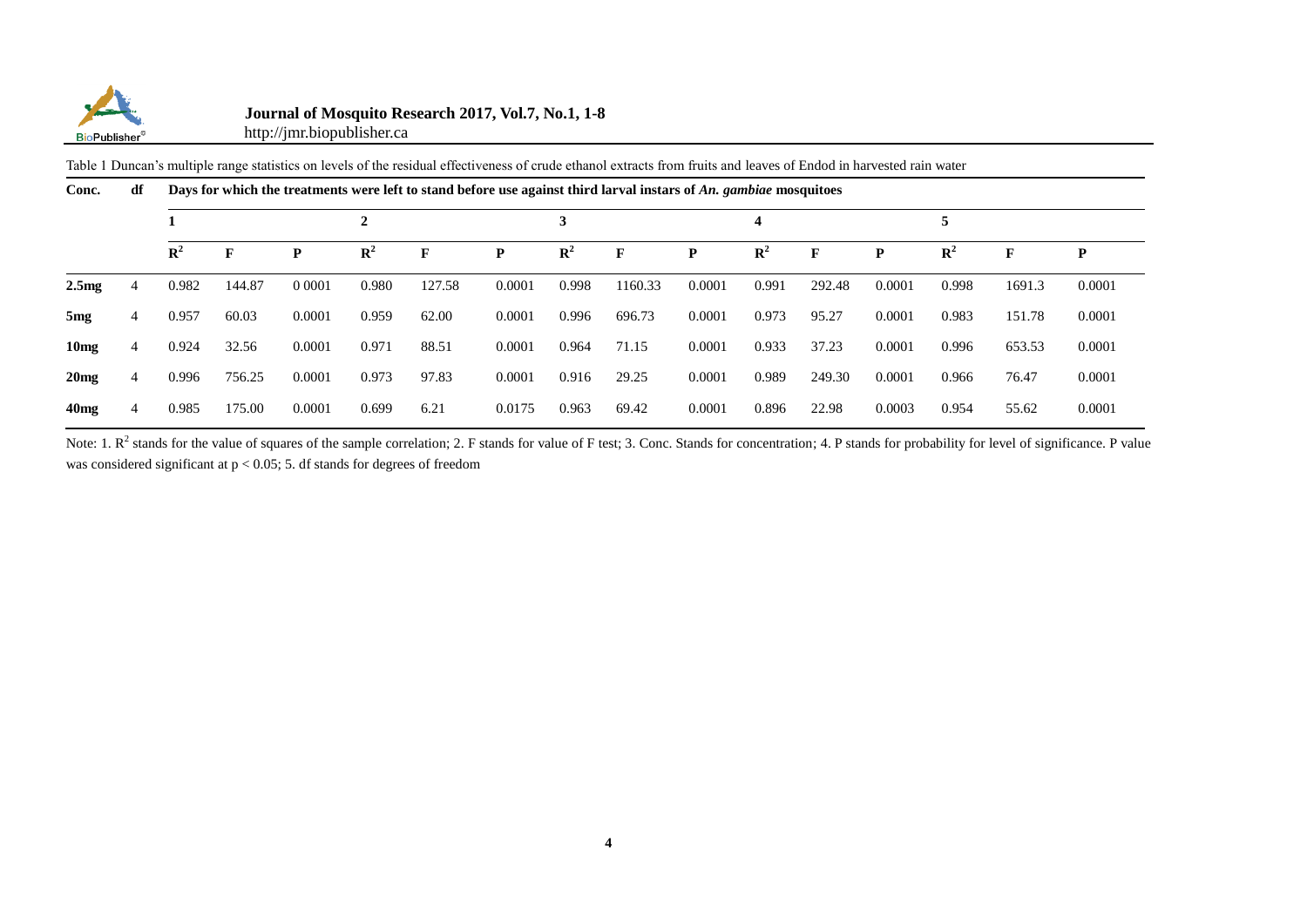

# **2 Discussion**

Ethanol and water extracts of Endod were found effective against larvae of *An. gambiae* mosquitoes. The effectiveness was dose dependent and for only three days (WHO, 2005). It was also observed that activity of the treatments rapidly reduced with extension of exposure period from day four onwards, a trend similar to one observed earlier (Amal et al., 2013; Abdalla and Amal, 2015).

It was observed that fruit extracts generally showed better results than leaf extracts of Endod and that the effectiveness of the extracts progressively decreased as the residual durations increased. These findings were similar to that of Abdalla and Amal (2015), that tested water, ethanol and petroleum ether extracts of leaves and fruits of *Citrullus colocynthis* against larvae of *Anopheles arabiensis* Patton. They also confirmed the fact that insecticidal activities of plant extracts depended on plant parts extracted (Mullal et al., 2008) and reduced with time.

Though the present study did not test residual effectiveness of active phytochemicals of Endod, the fact that the crude extracts were active for only three days could be concluded to be similar with findings by Molgaard et al., (2000) and Misganaw et al., (2012). These researchers observed that saponin, the active phytochemical in Endod (*Phytolacca dodecandra*) was only stable for 2 days and thereafter biodegraded rapidly. These findings are also similar to other findings that found degradation of natural products to be of shorter period (Schmutterer, 1990) than formulated synthetic chemicals. This explains the reason as to why plant extracts are less likely to persists, pollute and inflict harm to life in water as opposed to conventional synthetic pesticides (Amer and Melhorn, 2006).

The present study concludes that ethanol extracts of Endod are effective against *An. gambiae* larvae, but that the residual period is three days. It also notes that the fact that the extracts degrades quickly indicates that they are not only life-saving but are unlikely to persists, pollute and inflict harm to the environment.

# **3 Materials and methods**

# **3.1 Study area, experimental mosquitoes and study design**

Mosquitoes larvae used for the experiments were of *An. gambiae* raised at the insectary of the Entomological laboratory at the Centre for Global Health Research/Kenya Medical Research Institute (CGHR/KEMRI). The mosquitoes were cultured following standard procedures (Parekh et al., 2005; Das et al., 2007) and conditions describe in Yugi et al. (2014). A completely randomized informal 'after-only with control' experimental research design (Kothari, 2004) was used to investigate the lethal effect of crude ethanol extracts of Endod on the exposed *An. gambiae* mosquito larvae.

## **3.2 Deltamethrin and plant materials, extraction and preparation**

Deltamethrin was obtained in the form of synthetic KOTab 1-2-3<sup>®</sup> tablet, weighing 1.6 g and containing 0.4 g deltamethrin [pyrethroid (250 g/kg)]. Leaves and mature green fruits of Endod and leaves of Neem, *Azadirachta indica* used to obtain plant extracts were sourced identified and vouchers deposited as described (Yugi et al., 2015). In all cases 80 mgs of ethanol and water extracts obtained from the plant parts as well as deltamethrin were aliquoted, wrapped in pieces of aluminium foil and refrigerated at  $4\text{ }C$ .

## **3.3 Residual bioassay**

Eighty milligrams of stocks crude extracts of Endod derived from mature green fruits and leaves were dissolved in 100 mls of harvested rain water and the stocks solution left to stand. This was repeated for six days with each day a solution being made and left to stand. All the solutions were then serially diluted to different concentrations of 80, 40, 20, 10, 5 and 2.5 mg/100 ml and added into a set of six plastic containers measuring 6 cm top  $\times$  5.7 cm bottom  $\times$ 3.5 cm height. Each set contained a solution of a particular concentration. Third larval instars (L3s) were picked from the rearing trays using a dropper and exposed in groups of twenty to the prepared solutions to test on potency. Two assumptions were made on the preparation. First was that if a solution prepared six days earlier could kill after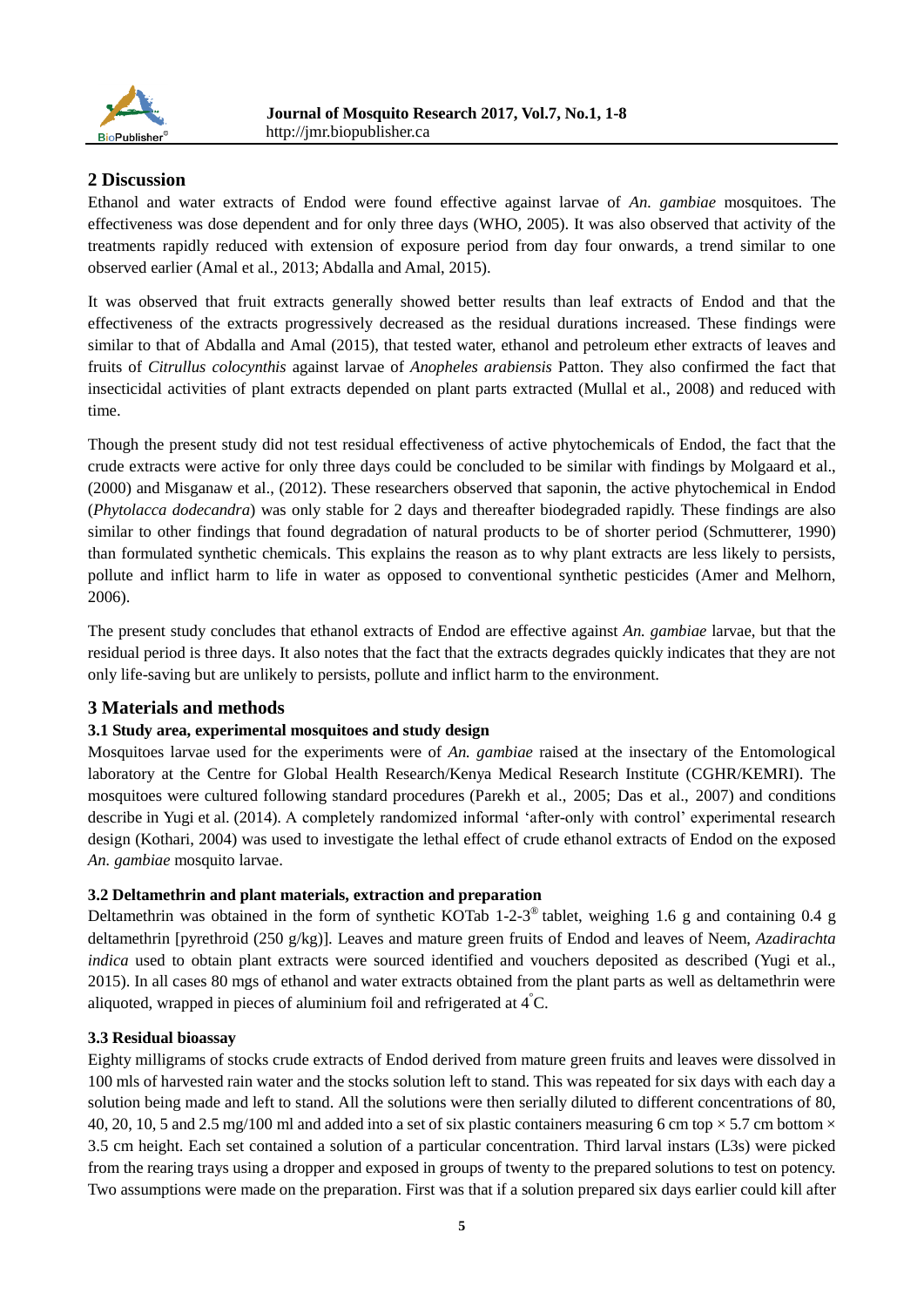

that long then it had the ability to remain potent for a period (residual period) similar to the same number of days it was left to stand. Second was that the number of days a solution was left to stand represent the duration such a solution would have taken on applied surface or media. The larvae were left exposed for 24 h, after which they were transferred to distilled water for another 24 h, to check for signs of recovery.

Larvicidal activities were tested in accordance with the WHO procedure (WHO, 1997). Daily records of larval mortalities were taken until the end of the study period and for every set up, moribund and dead larvae were collected and disposed off in a septic tank. The set ups were replicated five times

Larvae mortality rate were registered after 48 hours and mortality calculated for each concentration using the formula;

# % Mortality =  $\frac{\text{Number of dead larvae}}{\text{Total number of larvae introduced}} \times 100$

Standard WHO procedures were used to assess effectiveness of the extracts as larvicide at a mortality rate of > 80% (WHO, 2005).

## **3.4 Data analysis**

Data obtained from the bioassays was entered in excel spreadsheets for ease of handling. The data was subjected to statistical analysis based on the applied design with relationship between the residual effects of Endod extracts with respect to parts of Endod and solvent used being determined using descriptive statistics. The means were compared using Duncan's Multiple Range test and one way analysis of variance (ANOVA) to determine the level of significance of larvae mortality with respect to residual period of exposure. All statistical analysis was performed using SAS statistical package version 20.

## **Authors' contributions**

YJO conceived the idea, extracted phytochemicals from the plants, sourced for wild *An. gambiae* mosquitoes and cultured the mosquitoes, conducted the experiments, wrote the manuscript and sourced for funds. YJO, ADC and OHA designed the experiments, read and corrected the manuscript.

#### **Competing interest**

The authors declare that they have no competing interest.

#### **Acknowledgements**

We thank Richard Amito, Charles Owaga, Patience Akoth and Trevor Omondi for processing and culturing the experimental mosquitoes, Centre for Global Health Research/Kenya Medical Research Institute (CGHR/KEMRI) for laboratory space, mosquitoes and equipments for conducting the experiments and National Commission for Science Technology and Innovation (NACOSTI) for funding the project (Grant contract  $\# NCST/5/003/3^{rd}$  Call PhD/056 to YJO).

#### **Reference**

- Abdalla A.S., and Amal E.E., 2015, Preliminary phytochemical screening and activities of *Citrullus colocynthis* (L.), Schrad as mosquito larvicides, World Journal of Pharmaceutical Research, 4(1): 188-203
- Aïssaoui L., and Boudjelida H., 2014, Larvicidal activity and influence of *Bacillus thuringiensis* (Vectobac G), on longevity and fecundity of mosquito species, European journal of experimental biology, 4(1): 104-109
- Amal E.E., Abdalla A.S., and Zuhair A.A., 2013, Larvicidal properties of two asclepiadaceous plant species against the mosquito *Anopheles arabiensis* Patton (Diptera: Culicidae), Journal of the Saudi Society of Agricultural Sciences, 12: 59-66 <https://doi.org/10.1016/j.jssas.2012.06.004>

Amer A., and Melhorn H., 2006, Larvicidal effects of various essential oils against Aedes, Anopheles and Culex larvae (Diptera: Culicidae), Journal of Parasitological Research, 99: 466-472

<https://doi.org/10.1007/s00436-006-0182-3> PMid:16642386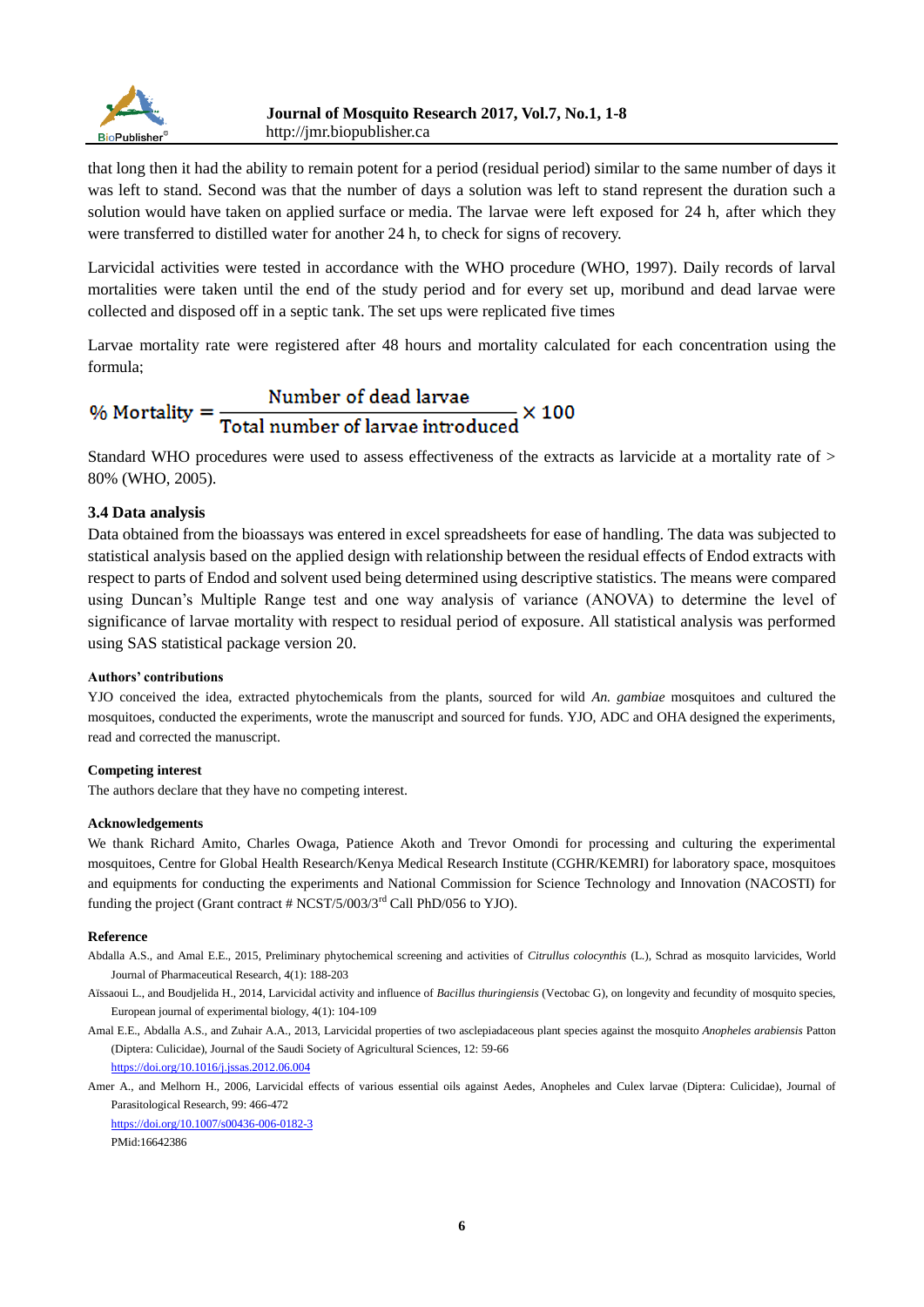

## **Journal of Mosquito Research 2017, Vol.7, No.1, 1-8** http://jmr.biopublisher.ca

Beck-Johnson L.M., Nelson W.A., Paaijmans K.P., Read A.F., Thomas M.B., and Bjørnstad O.N., 2013, The Effect of Temperature on Anopheles Mosquito Population Dynamics and the Potential for Malaria Transmission, PLoS ONE, 8(11): e79276 <https://doi.org/10.1371/journal.pone.0079276>

PMid:24244467 PMCid:PMC3828393

Berghiche H., Houamria M., Van De Velde S., Soltani N., and Smagghe G., 2008, Effect of two insect growth regulators on the ecdysteroid contents in eggs of the mealworm, Belgian Journal of Zoology, 138: 140-145

Cartilla P., and De la Cruz J., 2012, Termiticidal Potential of *Stachytarpheta jamaicensis (L.)*, Vahl,1: 1-5

- Das N.G., Goswami D., and Rabha B., 2007, Preliminary evaluation of mosquito larvicidal efficacy of plant extracts,Journal of Vector Borne Diseases, 44: 145-148
- Deletre E., Martin T., Campagne P., Bourguet D., Cadin A., Menut C., Bonafos R., and Chandre F., 2013, Repellent, Irritant and Toxic Effects of 20 Plant Extracts on Adults of the Malaria Vector *Anopheles gambiae* Mosquito, PLoS ONE, 8(12): e82103

<https://doi.org/10.1371/journal.pone.0082103> PMid:24376515 PMCid:PMC3871167

Dupont-Rouzeyrol M., 2012, Chikungunya Virus and the Mosquito Vector *Aedesaegypti*in New Caledonia (South Pacific Region), Vector-Borne and Zoonotic Diseases, 12(12): 1036-1041

<https://doi.org/10.1089/vbz.2011.0937>

PMid:23167500

Ghimire S., and Dhakal S., 2015, Japanese encephalitis: Challenges and intervention opportunities in Nepal, *Veterinary World*, 8(1): 61-65 <https://doi.org/10.1089/vbz.2011.0937>

PMid: 23167500

Gleiser R.M., and Zygadlo J.A., 2007, "Insecticidal properties of essential oils from *Lippiaturbinata*and *Lippiapolystachya* (Verbenaceae) against *Culex quinquefasciatus* (Diptera: Culicidae)," Parasitology Research, 101(5): 1349-1354

<https://doi.org/10.1007/s00436-007-0647-z>

PMid: 17616850

Hamaidia K., and Soltani N., 2014, Laboratory Evaluation of a Biorational Insecticide, Kinoprene, against Culexpipiens Larvae: Effects on Growth and Development, Annual Review & Research in Biology, 4(14):2263-2273

<https://doi.org/10.9734/ARRB/2014/9729>

Haouari-Abderrahim J., and Rehimi N., 2014, Biological and reproduction activities of mosquito larvae of *Culiseta morsitans* (Theobald) after Treatment by Ecdysone Agonist Methoxyfenozide, Annual Review & Research in Biology, 4(24): 4152-4165 <https://doi.org/10.9734/ARRB/2014/11366>

Huang Y-J.S., Higgs S., Horne K.M., 2014, Vanlandingham DL. *Flavivirus*-Mosquito Interactions, *Viruses*.6: 4703-4730 <https://doi.org/10.3390/v6114703>

PMid:25421894 PMCid:PMC4246245

- Isman M.B., 2000, Plant essential oils for pest and disease management, Crop Protection, 19: 603-608 [https://doi.org/10.1016/S0261-2194\(00\)00079-X](https://doi.org/10.1016/S0261-2194(00)00079-X)
- Kindhauser M.K., Allen T., Frank V., Santhana R.S., and Dye C., 2016, Zika: the origin and spread of a mosquito-borne virus, Bulletin of the World Health Organization, 2016

<https://doi.org/10.2471/blt.16.171082>

- Kothari C.R., 2004, Research design: research methodology, methods and techniques, 2<sup>nd</sup> edition, New Age International Publishers, New Delhi, India
- Kumar A.N., Murugan K., Shobana K., and Abirami D., 2013, Isolation of Bacillus *sphaericus* screening larvicidal, fecundity and longevity effects on malaria vector *Anopheles stephensi*, Scientific Research and Essays-Academic Journals, 8(11): 425-431
- Misganaw N., Moges S., Tadele M., Tesera M., Temesgen T., and Raja N., 2012, Evaluation of multi potential bioactive Endod, *Phytolacca dodecandra* (L' Herit) berries extracts against immature filarial vector *Culex quinquefasciatus* Say (Diptera: Culicidae),Research Journal of Environmental and Earth Sciences, 4(7): 697-703
- Molgaard P., Chihaka A., Lemmich E., Furu P., Windberg C., Ingerslev F., and Halling-Sorensen B., 2000, Biodegradability of the molluscicidal saponin of *Phytolacca dodecandra*, Regulatory and Toxicological Pharmacology, 32: 248-255 <https://doi.org/10.1006/rtph.2000.1390>

PMid:11162718

- Mullal K., Jebanenesan A., and Pushpanathan T., 2008, Mosquitocidal and repellent activity of the leaf extract of *Citrullus vulgaris* (Cucurbitaceae) against the malarial vector, *Anopheles stephensi* Liston (Diptera: Culicidae), European Review for Medical and Pharmacological Sciences, 12: 1-7
- Nurie M., Shiferaw M., Muche T., Mamaye T., Tigab T., and Nagappan R., 2012, Evaluation of Multi Potential Bioactive Endod, *Phytolacca dodecandra* (L' Herit) Berries Extracts Against Immature Filarial Vector *Culex quinquefasciatus* Say (Diptera: Culicidae), Research Journal of Environmental and Earth Sciences, 4(7): 697-703
- Parekh J., Jadeja D., and Chanda S., 2005, Efficacy of aqueous and methanol extracts of some medicinal plants for potential antibacterial activity, Turkish Journal of Biology, 29: 203-210